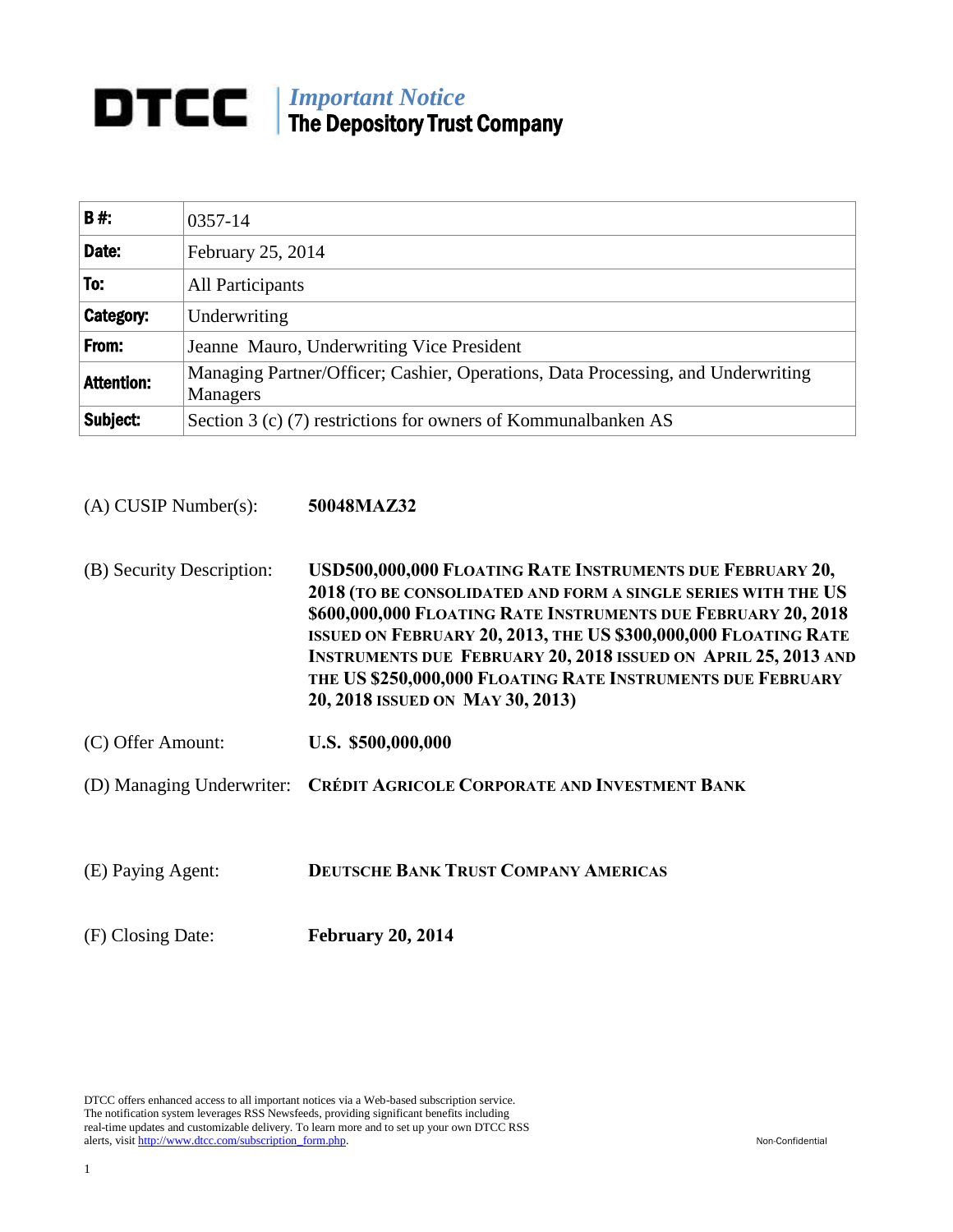**Special Instructions:**

Refer to the attachments for important instructions from the Issuer.<br> **REFERENT MORE INSTEAD MORE INSTEAD INSTEAD MORE INSTEAD INSTEAD INSTEAD INSTEAD INSTEAD IN MORE IN THE ISSUE OF THE ISLAM MORE IN THE ISLAM MORE IN THE February 20, 2014**

Re: **US \$** 500,000,000 Floating Rate Instruments due February 20, 2018 (to be consolidated and form a single series with the US \$600,000,000 Floating Rate Instruments due February 20, 2018 issued on February 20, 2013, the US \$300,000,000 Floating Rate Instruments due February 20, 2018 issued on April 25, 2013 and the US \$250,000,000 Floating Rate Instruments due February 20, 2018 issued on May 30, 2013) (CUSIP: 50048MAZ32)

The Issuer and the lead Distributors are putting Participants on notice that they are required to follow these purchase and transfer restrictions with regard to the above referenced security.

In order to qualify for the exemption provided by Section  $3(c)(7)$  under the Investment Company Act of 1940, as amended (the "Investment Company Act"), and the exemption provided by Rule 144A under the Securities Act of 1933, as amended (the "Securities Act"), offers, sales and resales of the US \$500,000,000 Floating Rate Instruments due February 20, 2018 (to be consolidated and form a single series with the US \$600,000,000 Floating Rate Instruments due February 20, 2018 issued on February 20, 2013, the US \$300,000,000 Floating Rate Instruments due February 20, 2018 issued on April 25, 2013 and the US \$250,000,000 Floating Rate Instruments due February 20, 2018 issued on May 30, 2013) (the "Securities") within the United States or to U.S. Persons may only be made in minimum denominations of US \$100,000 to "qualified institutional buyers" ("QIBs") within the meaning of Rule 144A that are also "qualified purchasers" ("QPs") within the meaning of Section  $2(a)(51)(A)$  of the Investment Company Act. Each purchaser of Securities (1) represents to and agrees with the Issuer and the Distributors that (A) (i) the purchaser is a QIB who is a QP (a " $QIB/QP$ "); (ii) the purchaser is not a broker-dealer which owns and invests on a discretionary basis less than \$25 million in securities of unaffiliated issuers; (iii) the purchaser is not a participant-directed employee plan, such as a 401(k) plan; (iv) the QIB/QP is acting for its own account, or the account of another QIB/QP; (v) the purchaser is not formed for the purpose of investing in the Issuer; (vi) the purchaser, and each account for which it is purchasing, will hold and transfer at least the minimum denomination of Securities; (vii) the purchaser understands that the Issuer may receive a list of participants holding positions in its securities from one or more book-entry depositaries; and (viii) the purchaser will provide notice of the transfer restrictions to any subsequent transferees; or (B) it is not a U.S. Person and is purchasing the Securities outside the United States and (2) acknowledges that the Issuer has not been registered under the Investment